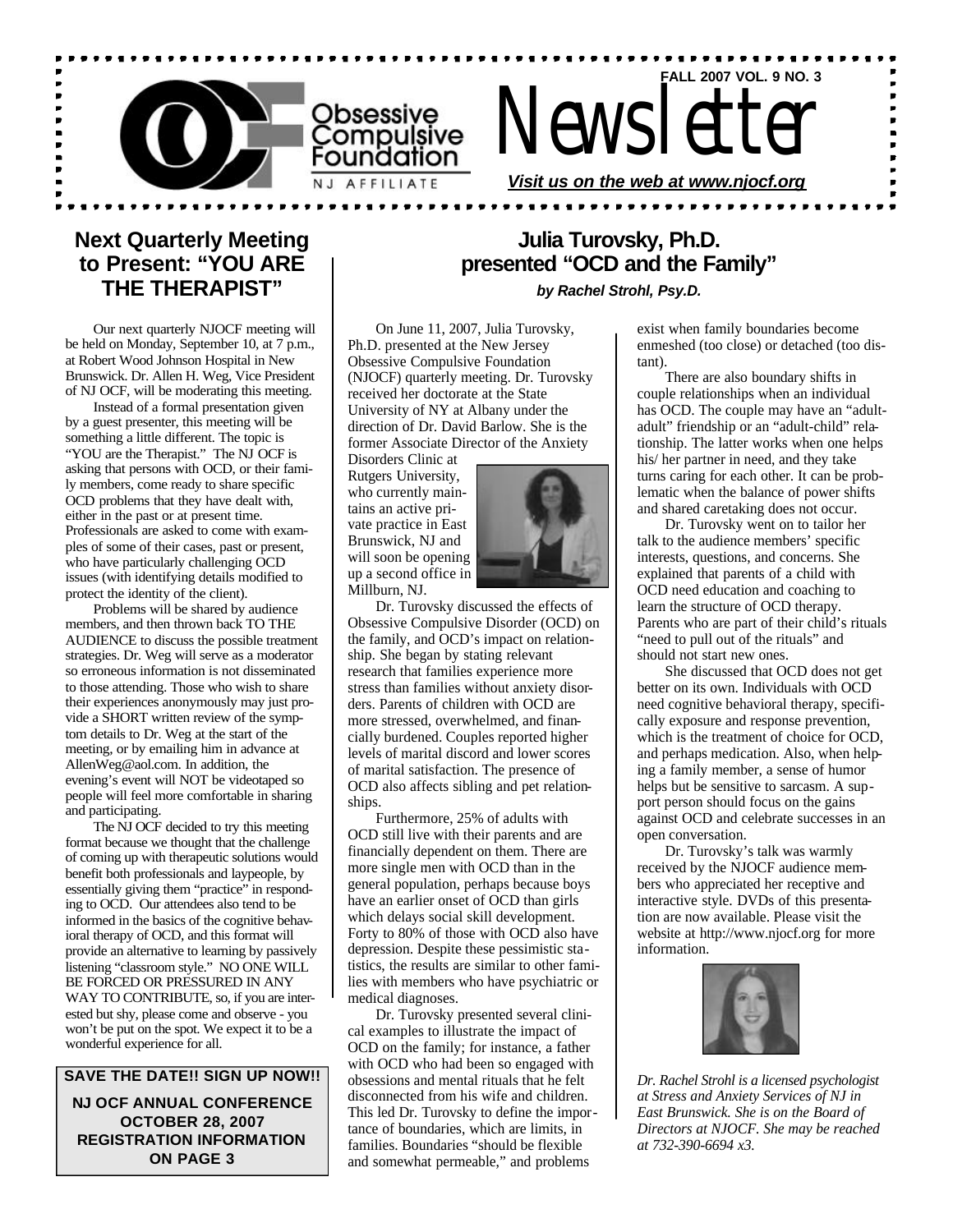# **PRESIDENT'S MESSAGE**



Dear Friends:

The Eighth Annual NJ OCF Conference will be held on Sunday, October 28, 2007 at the Doubletree Hotel in

Somerset. Our speaker will be Dr. Charley Mansueto, an advisor to the National Obsessive Compulsive Foundation. Be sure to mark the date on your calendar and send in your registration promptly to take advantage of our advance registration pricing.

As always, I am looking forward to seeing all of you at our next quarterly meeting on Monday, September 10.

Sincerely, *President Ina Spero*

# **MANY THANK YOUS!**

The NJ OCF would like to thank everyone who continues to support the mission of the NJ OCF with their generous donations.

We would especially like to thank those who have added generous donations to their newsletter subscriptions.

# **NATIONAL OCD FOUNDATION CONTACTS**

PO Box 9573 Fax: (203) 315-2196 New Haven, CT 06535

OCF Phone: (203) 401-2070

E-mail: info@ocfoundation.org Internet: www.ocfoundation.org

# \$\$\$\$\$\$\$\$\$\$\$\$\$\$\$\$\$\$\$\$\$\$\$\$

# *YOU CAN HELP...*

With production cost and postage rates climbing and our mailing list growing rapidly, we would like to mention that any voluntary contribution would aid us to keep this NJ Affiliate Newsletter going.

- Board of Directors

# \$\$\$\$\$\$\$\$\$\$\$\$\$\$\$\$\$\$\$\$\$\$\$\$

# **Any Comments?????**

The staff of the Newsletter encourages all comments on our published articles. Also, any letters and articles, which you wish to submit for our quarterly publications, are welcome. Please submit them to, Ina Spero, NJ OCF, 60 MacAfee Road, Somerset, NJ 08873.

## **Disclaimer**

The information in this Newsletter should not be taken in lieu of proper medical and/or mental health professional services. The Board of Directors of the New Jersey Affiliate of the Obsessive Compulsion Foundation, as well as all other volunteers involved in the development and distribution of this Newsletter, do not endorse any particular viewpoint or information presented here. Again, nothing takes the place of proper medical/mental health professional services.

## **NJ OCF MISSION**

The Affiliate is a community of those who have an interest in Obsessive Compulsive Disorder and whose goals are:

- $\bullet$  To educate the public and professional communities about the disorder.
- l To support individuals afflicted and their significant others.
- $\bullet$  To support research into the causes and treatments of this disorder.

## **NJ OCF OFFICERS**

Ina Spero - President Dr. Allen Weg - Vice President, Newsletter Editor Judy Cohen - Secretary Dr. Rachel Strohl - Recording Secretary Julian Spero - Treasurer Nicole Torella - Newsletter Editor Steven I. Dyckman, M.D. - Advisory Board member

**Visit us on the web at www.njocf.org**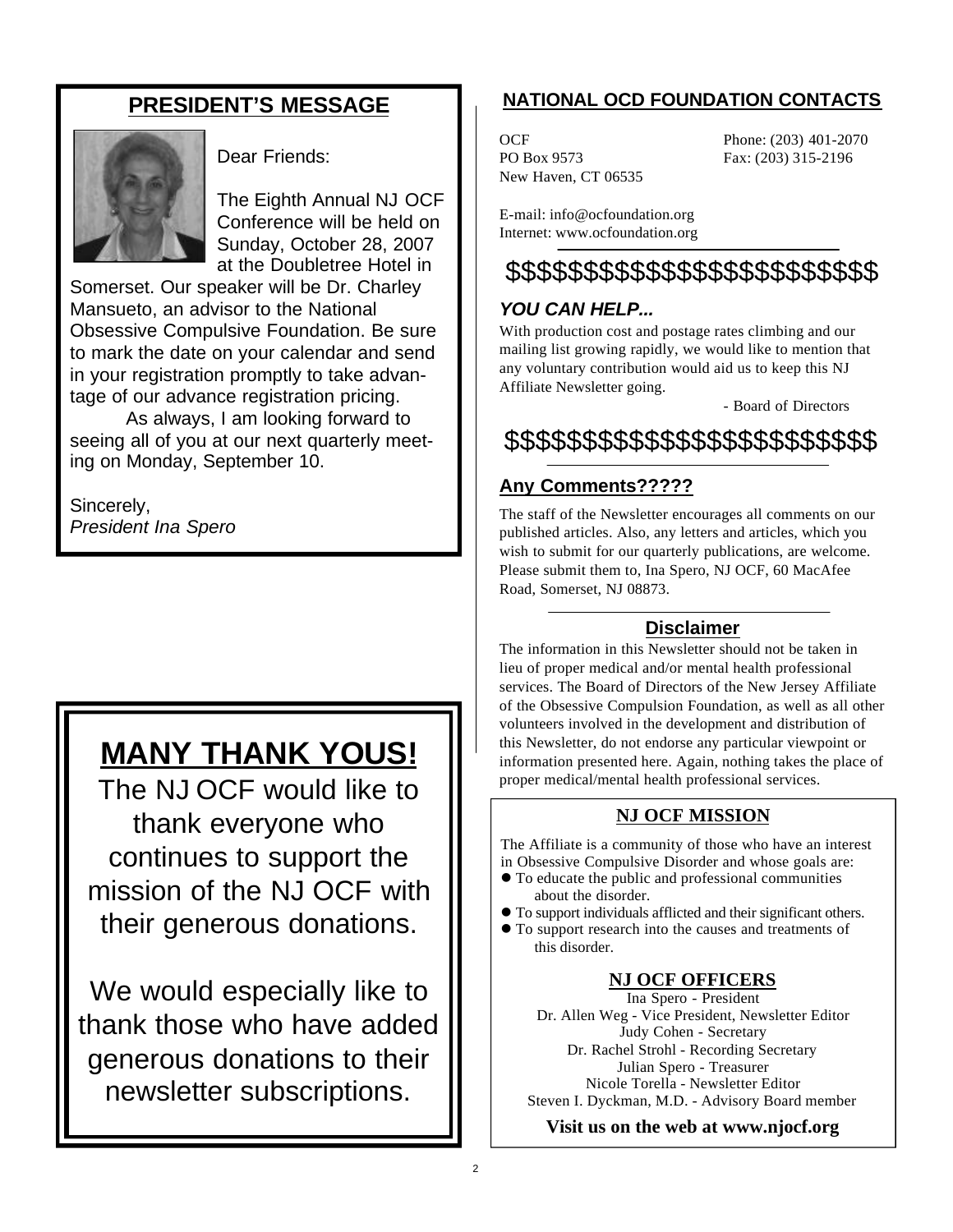# **The New Jersey Affiliate of the Obsessive Compulsive Foundation**  *presents our Eighth Annual Conference… "OCD and Tourette's Syndrome: Re-examining the Relationship" by Dr. Charley Mansueto*

plus

*"Living with OCD" Panel, with those who deal with OCD every day* **Sunday, October 28, 2007, Doubletree Hotel, Somerset, NJ**

## *SCHEDULE*

| $10:00 - 10:45$ | Registration, Brunch opens  |
|-----------------|-----------------------------|
| $10:45 - 11:00$ | Welcoming Remarks,          |
|                 | NJ OCF Board of Directors   |
| $11:00 - 1:30$  | Dr. Mansueto's Presentation |
|                 | (includes break time)       |
| $1:30 - 2:50$   | "Living with OCD" Panel,    |
|                 | Dr. Allen H. Weg, Moderator |
| $2:50 - 3:00$   | Closing Remarks, Ina Spero  |
|                 | and Dr. Weg                 |
|                 |                             |

## *OUR PRESENTER*

Dr. Charley Mansueto, Director of The Behavioral Therapy Center of Greater Washington, will be the keynote presenter at the NJ OCF Eighth Annual Conference.

Dr. Mansueto is also presently a consultant to the National Institute of Mental Health at the Laboratory of Clinical Science at Bethesda Maryland, and holds teaching positions as Professor of Psychology at the Department of Psychology at Bowie State University in Bowie, MD, as well as an Adjunct Clinical Faculty position at the American School of Professional Psychology at Argosy University in Arlington, VA. He is the site director for the Anxiety Disorders Research Consortium focusing on Obsessive Compulsive Spectrum Disorders at Bowie State, Loyoala College and Catholic University, and has presented dozens of times at a national level on the topic of OCD and OCD Spectrum Disorders for over 25 years.

Dr. Mansueto is on the Scientific Advisory Board of the National OC Foundation, as well Chair of the Scientific Advisory Board of the Trichotillomania Learning Center (TLC; the only national organization for compulsive hair pulling). He is member of the Medical Advisory Board of the Tourtette Syndrome Association of Greater Washington and is a faculty member of the Obsessive Compulsive Foundation Behavior Therapy Institute as well as serving as the Director of the Professional Training Institute at the TLC. He presently serves as an Editorial Reviewer for the professional journal, Cognitive and Behavioral Practice, as well as the Journal of Behavior Therapy and Experimental Psychiatry. In addition, he has numerous articles published on both the topics of OCD and body focused repetitive behaviors (including Trichotillomania and skin picking).

This program is designed for both professionals and non-professionals. During a full brunch, Dr. Mansueto will present "OCD and Tourette's Syndrome: Re-examining the Relationhship." Dr. Mansueto reports that while these are traditionally conceptualized as two distinct disorders, clinical experience and research evidence suggests that there are notable relationships between the two that have significant implications for cognitive behavioral treatment in children, adolescents, and adults. In this presentation, Dr. Mansueto will present a re-conceptualization of that relationship; one that informs and guides comprehensive, integrated and effective treatment of both disorders.

The second part of the program, entitled, "Living with OCD", will consist of a panel of those affected by OCD, who will each briefly speak about their experience and then take questions from conference attendees. This will be moderated by Allen H. Weg, EdD, Vice President of NJ OCF.

*CEU Credits for Social Workers and CEH Credits for Educators, pending approval of NJ State Board of Social Work Examiners and NJ Department of Education*

## *REGISTRATION FORM*

Advance Registration (before 10/10/07) - \$45 Late/On-Site Registration - \$55 CEU Credits - Advance Registration - \$55 CEU Credits - Late/On-Site Registration - \$65 Student Fee (with proper I.D.) - \$25

## **CREDIT CARDS ARE NOTACCEPTED**

Includes full brunch  $\bullet$  kosher meals available with advance registration only No confirmation of registration will be sent

| Name                                     |
|------------------------------------------|
|                                          |
| Address                                  |
| City/State/Zip                           |
|                                          |
|                                          |
| Mail checks payable to:<br><b>NJAOCF</b> |

60 MacAfee Road, Somerset, NJ 08873 Questions: Call Ina Spero (732) 828-0099

### *DIRECTIONS*

Doubletree Hotel 200 Atrium Ave., Somerset, NJ 08873 Phone: (732) 469-2600

#### **From Route 287 - Traveling North:**

Take exit 10 (Rte. 527). Follow Route 527 North to the first traffic light and make a left onto Davidson Avenue. Then make a left onto Atrium Avenue.

#### **From Route 287 - Traveling South:**

Take exit 10 (Rte. 527). At the bottom of the exit ramp, get immediately into the left lane, and make a left hand turn. Once you have turned left, go straight (bearing to your right - 527 North) to the first traffic light, and make a left onto Davidson Avenue. Then make a left onto Atrium Avenue.

#### **From NJ Turnpike:**

Take Exit 10 to Route 287 North directions above.

#### **From Garden State Parkway:**

Take Exit 129 to Route 287 North directions above.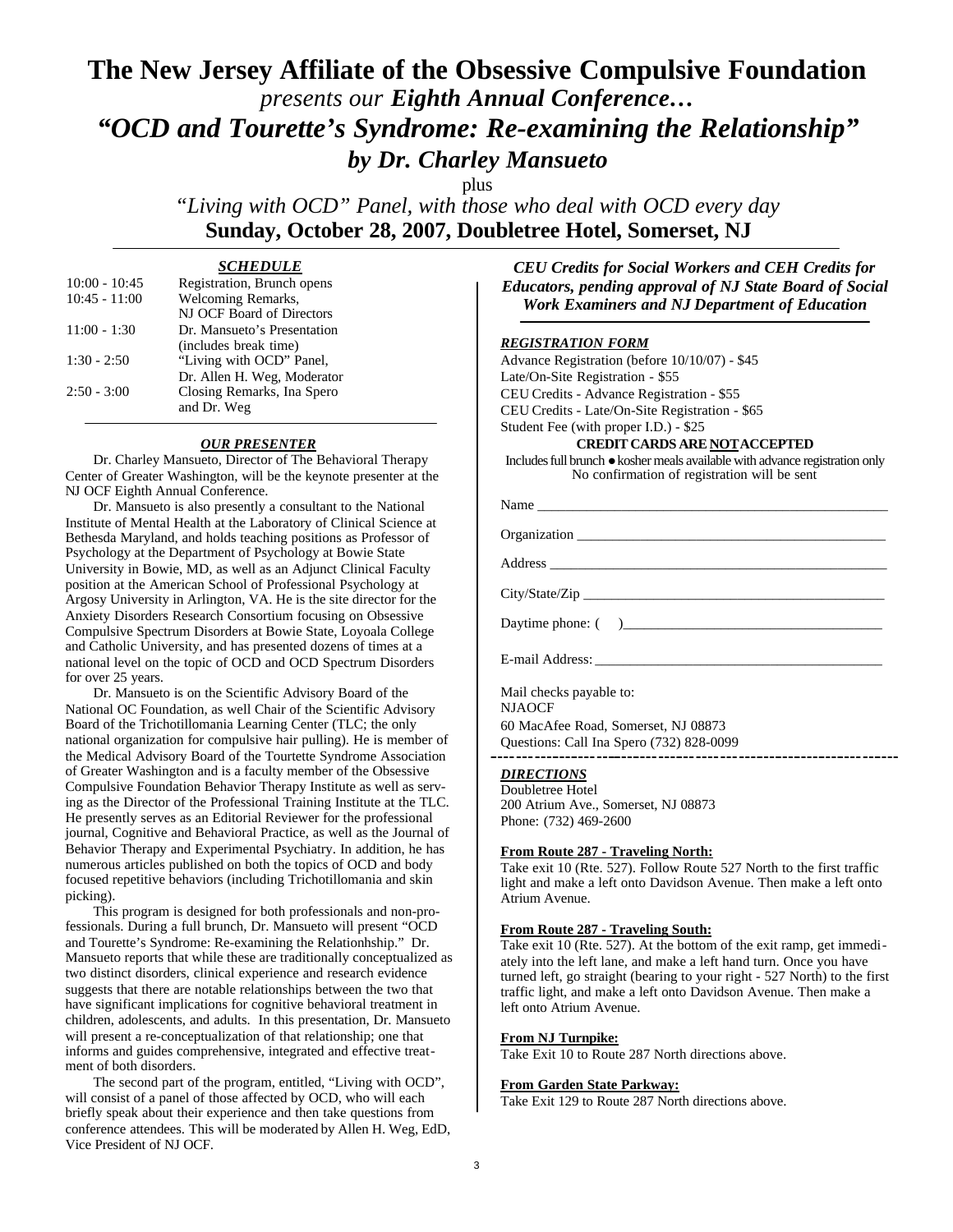# **2008 ENTERTAINMENT BOOKS ON SALE NOW!**

The NJ OCF is now taking orders for the new 2008 Entertainment Book. This is our major fundraiser for the year and part of the proceeds go to the NJ OCF. You will save with **"Twofor-One"** and 50% off discounts at hundreds of great names you know in your area.

> Restaurants Travel Shopping Hotels Attractions Golf Movies Car Rentals

## **UP TO 50% SAVINGS** on all the things you do!

# *"Entertainment" - The book that pays for itself!*

2008 Entertainment Books will be available for purchase at our Eighth Annual Conference, but to purchase one right now, please contact Ina Spero at (732) 828-0099.

No matter where you live in NJ, there is an Entertainment Book just for you! They're specifically designed to give you the most convenient opportunities to save on dining, sports, theater, movies, travel, and more - right in your area.

## **#52 - NORTH/BERGEN - \$25**

Bergen and Passaic Counties, the Hudson County and Waterfront, and surrounding areas.

## **#26 - NORTH/ESSEX - \$25**

Essex, Hudson, and Union Counties, highlighting eastern Morris County and surrounding areas.

## **#93 - NORTH/MORRIS - \$25**

Morris, Sussex, Warren, Northern Hunterdon, Northern Somerset Counties and surrounding areas.

## **#48 - CENTRAL/MIDDLESEX - \$25**

Middlesex, Somerset, Hunterdon, and Southern Union Counties and surrounding areas.

## **#94 - CENTRAL/MONMOUTH - \$25**

Monmouth, Ocean, Mercer, Southern Middlesex Counties and surrounding areas.

## **#76 - NJ SOUTH - \$30**

Cape May, Atlantic, Burlington, Camden, Gloucester, Salem, and Cumberland counties.

Send check or money order, made out CNJAOCF, and mail to: CNJAOCF, 60 Mac Afee Rd, Somerset, New Jersey 08873-2951

Questions? Call Ina Spero at 732-828-0099

| Book #: $\_\_\_\_$ Quantity: $\_\_\_\_\_\_\_\_$                                                                                               | Book #: $\qquad$ Quantity: | Book #: $\_\_\_\_\_$ Quantity: $\_\_\_\_\_\_\_\_\_\_$ |
|-----------------------------------------------------------------------------------------------------------------------------------------------|----------------------------|-------------------------------------------------------|
| Include \$3.50 per book for shipping fee.                                                                                                     |                            |                                                       |
| Name<br><u> 1980 - Jan James James James James James James James James James James James James James James James James J</u>                  |                            |                                                       |
| Address                                                                                                                                       |                            |                                                       |
| $City$ <sub>__</sub><br><u> 1989 - Johann John Stoff, deutscher Stoffen und der Stoffen und der Stoffen und der Stoffen und der Stoffen u</u> | State                      | Zip Code                                              |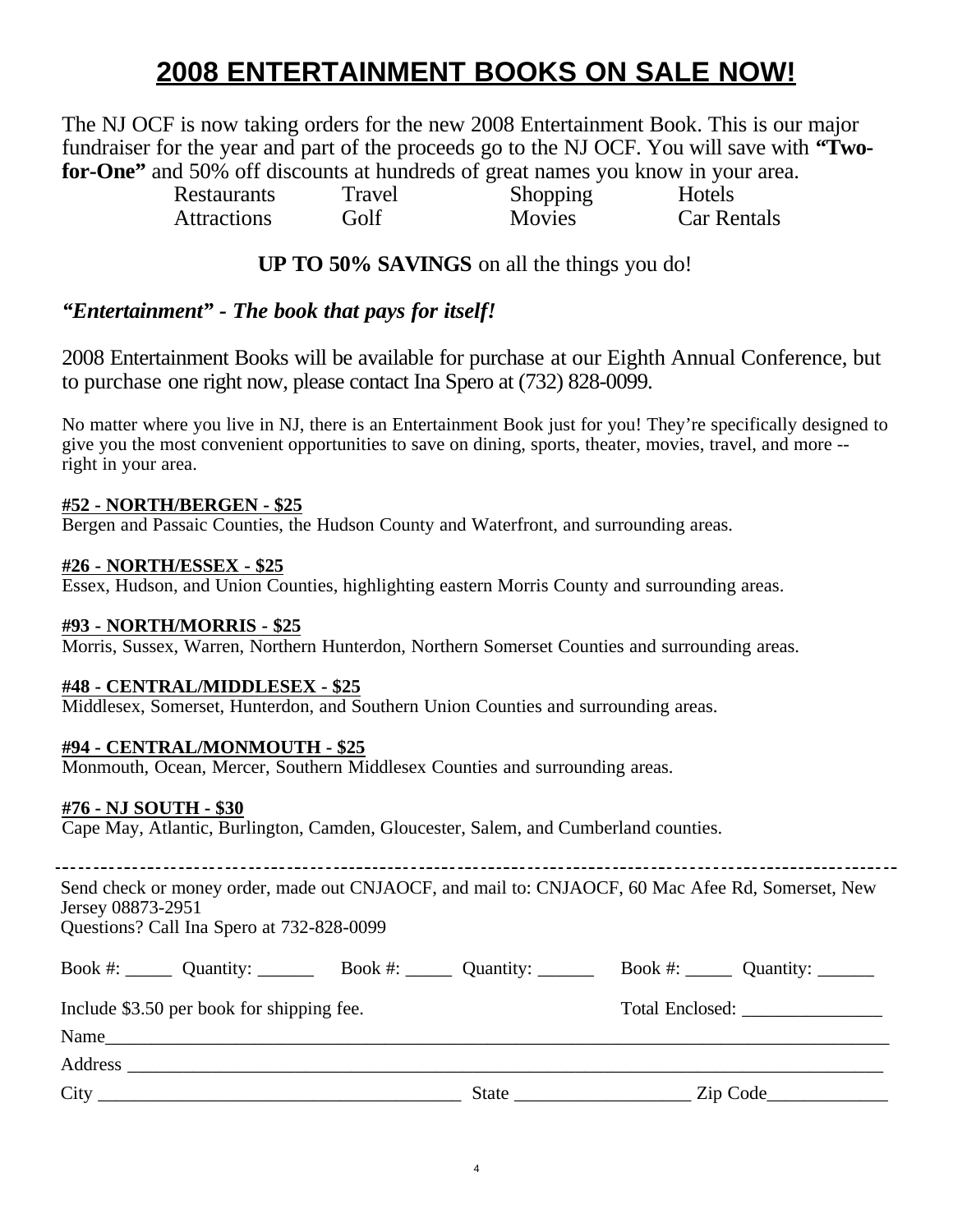# *INFORMATION ON THE NJ OCF & HOW YOU CAN GET INVOLVED!*

Here are some ways that you can get involved with the NJ OCF.

## **FOR PROFESSIONALS, CONSUMERS, AND THEIR FAMILIES:**

<sup>l</sup> Tell your friends, family members, and other mental health professionals about us- word of mouth is one our best advertisements!

• Join the National OC Foundation (www.ocfoundation.org). The New Jersey Affiliate gets some money from National each year to help keep us going. The amount of financial assistance we receive from them is dependent on the number of NJ residents that belong to the National Foundation.

• Subscribe to our newsletter. Help the NJ OCF save money and sign-up to receive via e-mail by contacting Nicole at torellani@aol.com. However, if you prefer to receive it in hard copy, please send the NJ OCF the annual subscription fee of \$5 to cover the mailing cost. We appreciate it!

<sup>l</sup> Write articles for our newsletter- you may write from a professional, consumer, or family member perspective. Book, movie, or TV reviews (see the latest Monk episode? What did you think?), personal experiences, poems, letters to the editor, or informative clinical material, reviews of our meetings and conferences, are all welcome.

• Advertise in our newsletter- we have a professional directory of business cards in each newsletter. At present, the newsletter goes out to over 1200 individuals and consumers throughout New Jersey.

• Come to our quarterly meetings- we always have great and informative speakers. The meetings are advertised in our quarterly newsletters (which come out approximately 4 weeks before each meeting), as well as on our website. They now take place at Robert Wood Johnson Hospital in New Brunswick, 7-9 pm on the 2nd Monday evening in the months of March, June, September, and December.

• Visit our website - www.njocf.org

• Buy our DVDs – see the listings on our website and in the newsletter. We sell them at our annual conference also.

<sup>l</sup> Help us to get the word out about our meetings and conferences by volunteering to hand deliver our quarterly newsletters and our NJ OCF brochure once every 3 months to professionals and/or clinics that are in the area where you live and/or work. A personal delivery and a few words directly to a therapist or clinic director about an upcoming meeting or conference helps our information from getting lost in the deluge of mail that most professionals regularly get. Contact Ina at 732-828-0099.

• Start a self-help or a professionally run support group. We can help with getting the word out for free and, for self-help groups, to guide you through the process. Contact Ina.

<sup>l</sup> Help us with fundraisers- we had wanted to have an OCD picnic this past Spring, and a gift wrap program for bookstores this December, but we didn't have the manpower to put it together and make it happen. Contact Ina..

• Donate money- contributions are always helpful!

## **FOR PROFESSIONALS:**

<sup>l</sup> Newsletter articles- Note that when you write for us, your name, address, telephone number and e-mail address/website will appear at the end of the article. This is an effective and cost-free way for you to let people know who you are, and your interest in this disorder.

• Speak at one of our quarterly meetings. We tend to have professionals who are very well-versed in the treatment of OCD. We usually schedule speakers many months, sometimes more than a year, in advance. The presentation is reviewed and put in our newsletter and on our website. Again, this is good professional exposure at no cost to you.

## **THERE ARE ALWAYS NEW AND DIFFERENT WAYS THAT YOU CAN HELP. IF YOU HAVE ANY OF YOUR OWN IDEAS, LET US KNOW!!!**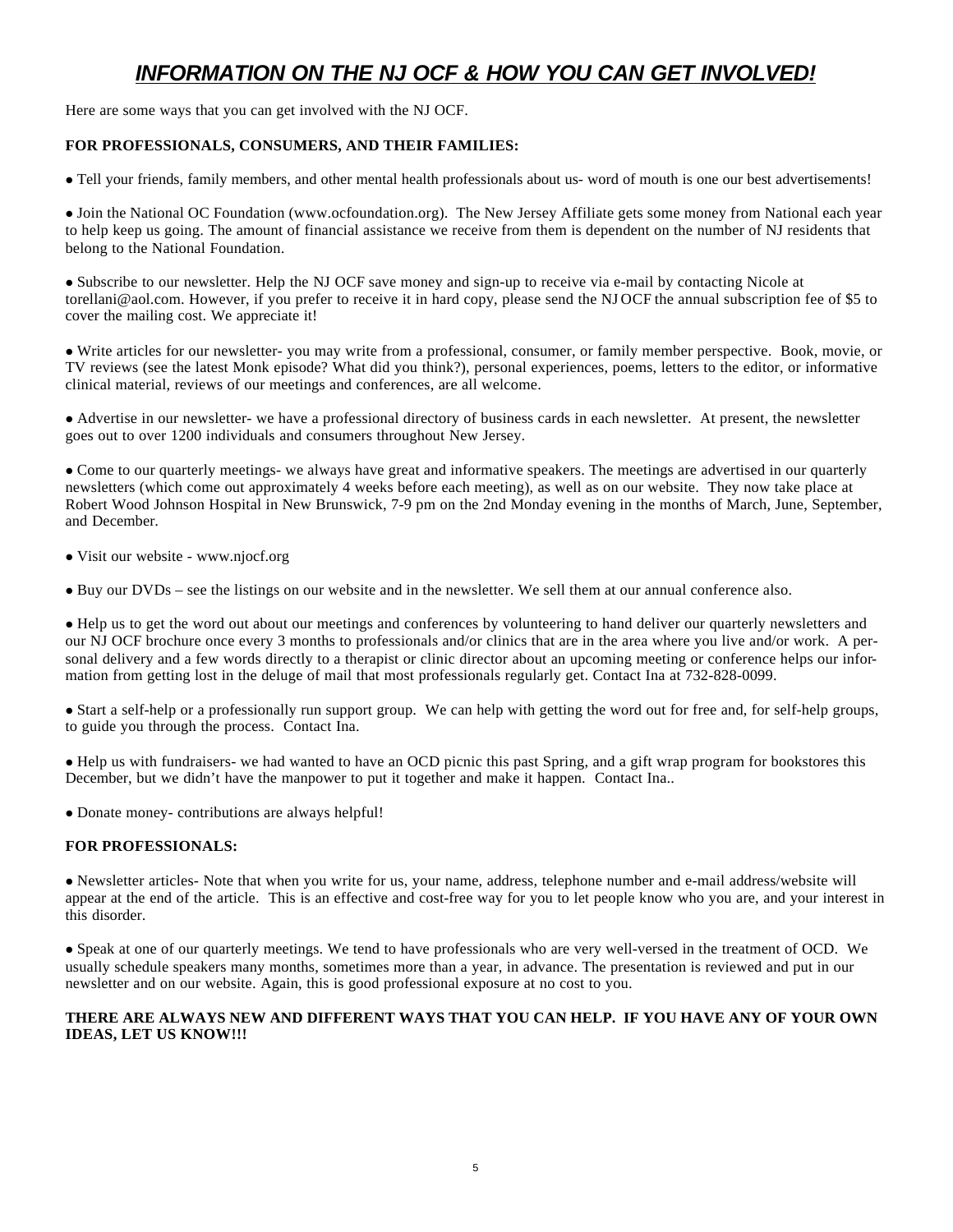# *SAVE THE DATE! FREE! FREE!* **FOR THE 2007 MEETINGS!**

The New Jersey Affiliate of the Obsessive Compulsive Foundation will have its quarterly meetings on the following Monday evenings:

## **March 12, June 11 September 10, December 10**

Please plan to join us! Our meetings begin at 7:00 p.m. and will be held at Robert Wood Johnson Hospital in New Brunswick, NJ. We hope to see you there!

## **Presenting At Your Local School**

Whether layperson or professional, if you have an interest in presenting to a faculty meeting at your local school on the topic of OCD in the school environment, please contact Dr. Allen Weg at 732- 390-6694 x1. You will make the contact and arrange for the presentation. We will provide you with a very specific script that you can read from and handouts which you can leave with the school staff. We will give you very specific instructions on what to say and how to share the handouts. The presentation takes less than 10 minutes.

This is being done as a way of fulfilling the National Obsessive Compulsive Foundation's mission of educating the general public about the disorder and encouraging early identification and treatment of OCD in school-age children. Please consider helping us out in this very worthwhile project.

# *SUPPORT GROUPS BEING FORMED FOR KIDS!*

**HIGHLAND PARK, NJ FOR CHILDREN AGES 6 - ADOLESCENT** Facilitated by Dr. Elizabeth Roberts

Dr. Elizabeth Roberts is a clinical neuropsychologist and psychotherapist. She earned her doctorate in clinical psychology from Hahnemann University in Philadelphia in 1987 and completed a postdoctoral fellowship in clinical neuropsychology from Hahnemann University Hospital in 1989. Dr. Roberts has a private practice in Highland Park, NJ in which she offers cognitive behavior therapy and neuropsychological evaluation for individuals with OCD, Tourette's syndrome, selective mutism, trichotillomania, autism spectrum disorders, social anxiety disorder, and others. Her address is: 328 Dennison Street, Highland Park For more information, please call: (732) 418-0707.

## **BRIDGEWATER, NJ FOR CHILDREN, ADOLESCENTS & THEIR PARENTS & FAMILY MEMBERS!**

When: Quarterly: Jan., April, July, and Oct. from 7:00 to 8:30 p.m. Where: Richard Hall Community Mental Health Center 500 North Bridge Street, Bridgewater, NJ (Across from the Somerset County Library) Richard Hall Conference Room, First Floor Cost: FREE! Please call ahead of attending. For more information, call (908) 229-1367 or e-mail: E-mail: ocdhelp4kids@yahoo.com

# **Therapy Groups for OCD, Panic Disorder, & Social Phobia**

**Short-term, intensive learning, change-focused experiences led by Drs. Rachel Strohl and Allen H. Weg** *Groups for Children as well as Adults*

Monday or Tuesday evenings in East Brunswick Dates to be announced

## *GO TO www.StressAndAnxiety.com for more information*

*If interested, phone Dr. Strohl immediately at 732-390-6694 x3 Or email us your information as instructed on our website*

This is a paid advertisement

# **NJ OCF Newsletter Has a Subscription Fee!**

After careful budget review, the NJ OCF has come to realize that in order to continue the production and mailing of the quarterly newsletter, we are going to need to charge a minimal annual Subscription Fee. This fee will directly cover the printing and mailing of each quarterly newsletter.

**The Subscription Fee for 2007 is \$5.00.**  In order to continue receiving the newsletter, please either bring payment to the next meeting or return the form below with payment by cash, check, or money order to: CNJAOCF, 60 MacAfee Road, Somerset, NJ 08873-2951

**However, if you would like to receive the newsletter by e-mail for FREE, please e-mail Nicole Torella at torellani@aol.com and you will receive a pdf file each time we produce the newsletter!**

We at the NJ OCF appreciate your continued support and interest in OCD.

| 「City ________________________                   | State _______ Zip _____ |  |
|--------------------------------------------------|-------------------------|--|
| Home Phone ________________ E-mail _____________ |                         |  |
|                                                  |                         |  |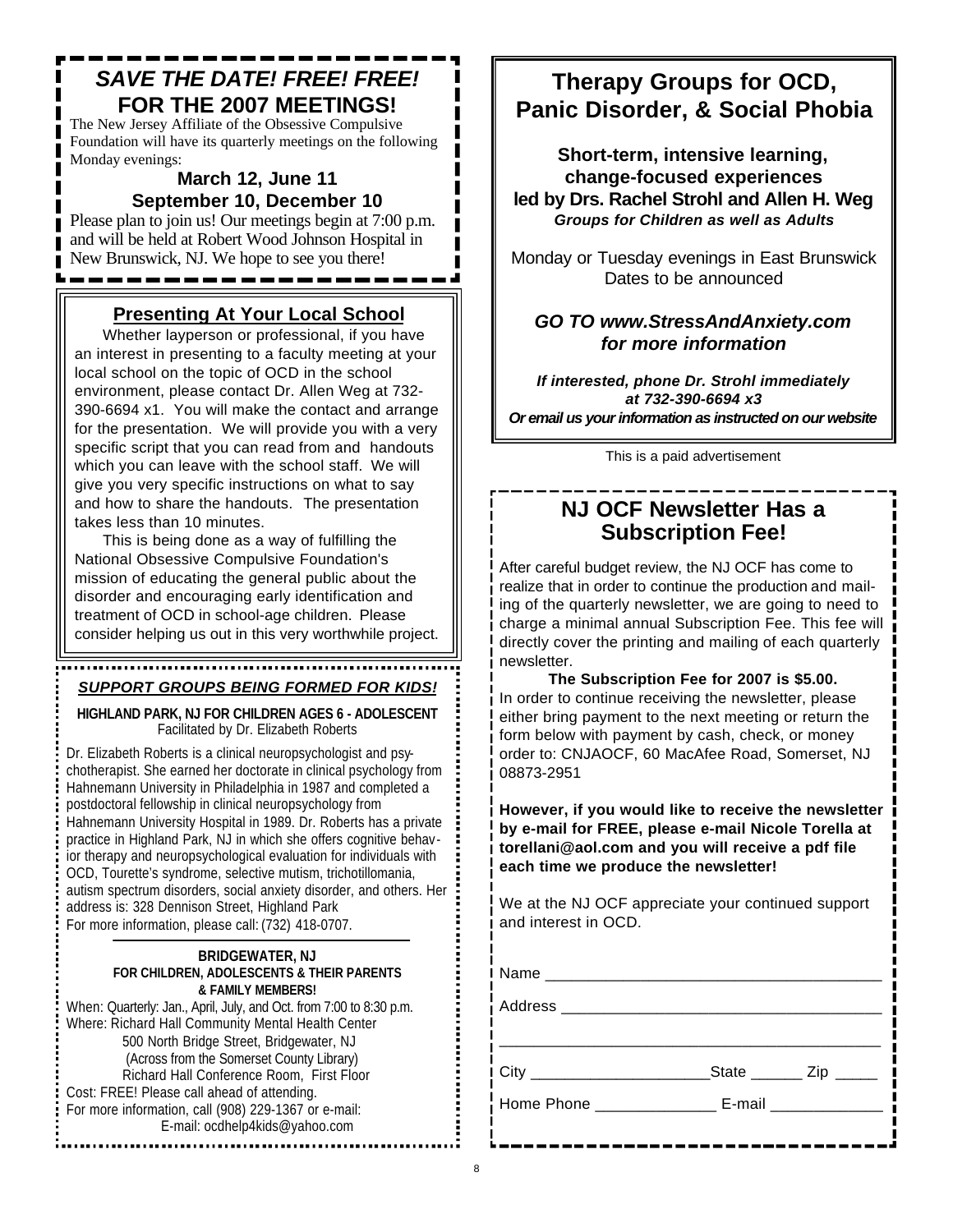# **WANT TO HAVE A SUPPORT GROUP IN YOUR AREA? WE CAN HELP!**

If you look at the back of this Newsletter, you will see that there is only a small handful of support groups for OCD around the state. It is one of the goals of NJ OCF to help create more of these groups. We at NJ OCF receive several phone calls every month asking for support groups in areas of New Jersey where there are none. Northern counties and southern counties are especially devoid of groups.

If you are interested in having a group in your area, we can help. Here's how:

1)If you want to have a group, you need to find a place to meet. Local churches, synagogues, libraries, high schools, hospitals, and community mental health centers are good places to find free rooms. If you say you will be working with the NJ Affiliate of the OC Foundation, it might also give you some "clout."

2)Determine the day and time- this will in part be determined by room space availability- no more than twice a month is needed, and once a month is often a good place to start. An hour and 15 minutes or an hour and a half is usually the length.

3) Contact us. Call Ina Spero at 732-828-0099. We can put your name and contact number on our website and in our Newsletter. We will announce the formation of your group at our quarterly meetings. We will help to put out the word. You can also do your part by letting local mental health professionals and facilities know about the group (sometimes this means going door to door with a flyer). Decide whether this is a group only for adults, only for sufferers, or open to everybody- we recommend the latter- friends, family, and children with OCD.

4) Once you have a minimum number of people- 5 is enough to get started, let us know. We will give you some guidelines about how to run the group, provide you with handouts that you can give to members of the group, and answer questions that you may have regarding the mechanics of how to facilitate group discussion.- Don't worry if you've never done anything like this before. We will "hold your hand" in the early phases of the group until you feel more comfortable. WE ARE HERE TO HELP!

5)If you have any questions of a clinical nature regarding running or forming a group, you can phone Dr. Allen Weg at 732-390-6694.

# *NEW SUPPORT GROUP IN JACKSON*

A new support group is being held in Jackson, New Jersey. This group meets on Monday evenings, from 8:00 to 9:30 p.m. at the Debows United Methodist Church at 509 Monmouth Road in Jackson. If you are interested in attending the group, or would like more information, please contact Steve at (732) 779-5466.

**Starting a group? Want it included here? Call Ina at (732) 828-0099 and let her know the details so it can be added to the newsletter!**

# *NEW SUPPORT GROUP IN BRICK TOWNSHIP*

The NJ OCF is pleased to announce that a member of the Howell meeting is starting a new group in Brick Township. The group meets every Friday evening from 8:00 p.m. to 9:30 p.m. at St. Paul's United Methodist Church, 714 Herbertsville Road, Room # 6, Brick, NJ 08724. For more information on the group, call John M. at (732) 691-3200. The group launched their first meeting on June 2nd, so if you live in the area and are looking for some OCD support, be sure to stop by and check it out!

# **PRINCETON GROUP WANTS PARTICIPANTS**

I would like to put together a support group for parents of children with OCD, one that would meet in the Princeton area. Interested parents should e-mail griffith@princeton.edu.

# *GROUP FORMING IN BASKING RIDGE*

A new support group is in the process of being formed in Basking Ridge, NJ. For more information on this group, please call Carol Durso at (908) 350-3440.

# *SUPPORT GROUP IN BERGEN COUNTY*

A new support group is forming in Bergen County and those of all ages are welcome to attend. For more information, call Evan Wechman at (845) 709-7065.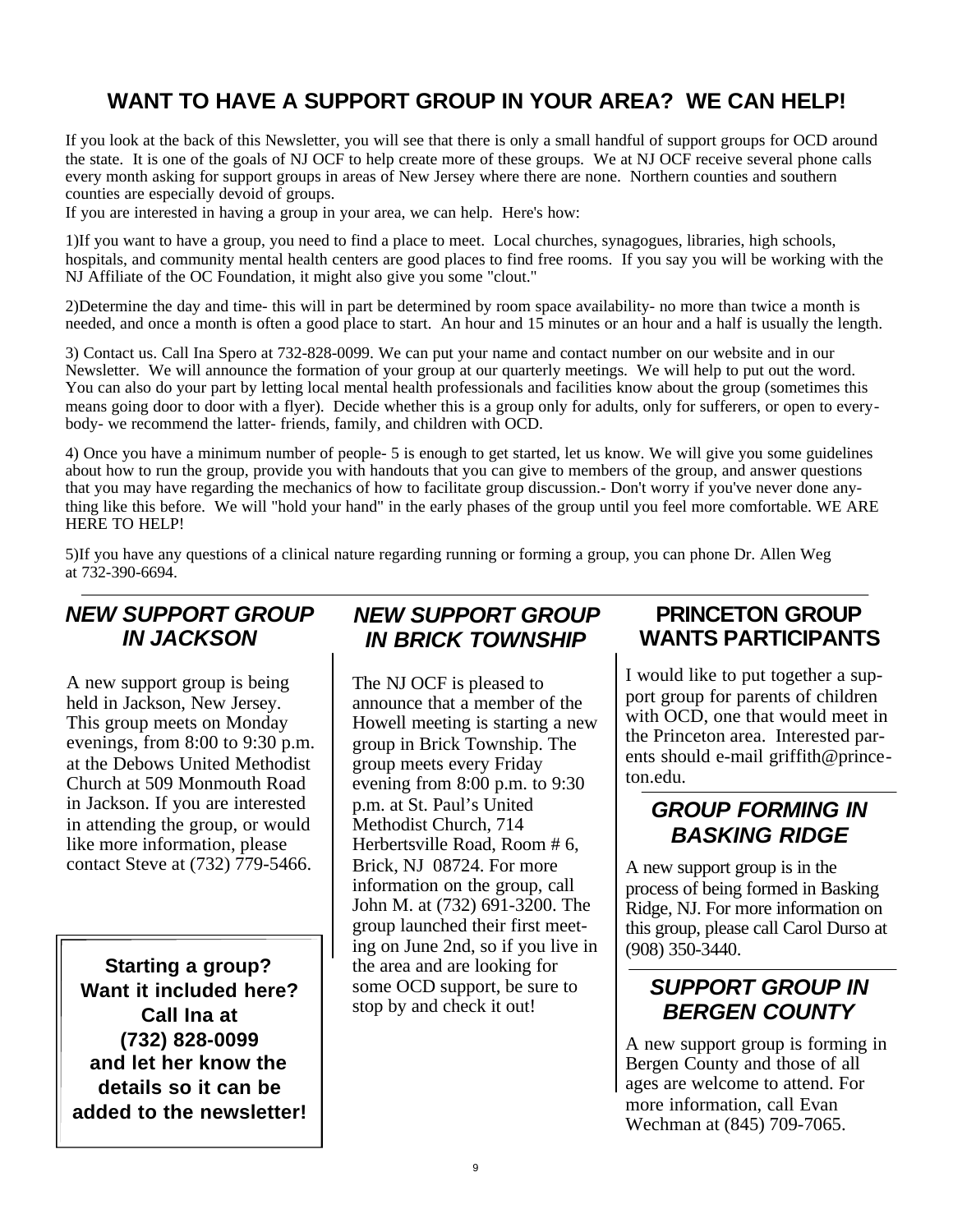# **NJ OCF DVDS NOW AVAILABLE!**

We videotape our annual conferences and the speakers from our quarterly meetings, and provide copies of them to anyone interested. All moneys charged are put back into NJ OCF to help defray the costs of the organization. The following are now available in DVD format. We still have some videotapes available for purchase and they are on sale buy 1, get 1 free! Also note that on our website, www.njocf.org, a full description of each DVD is available.

| "Red Flags, Relapse, and Recovery,"Jonathan Grayson, PhD                                            | \$15.00 |  |
|-----------------------------------------------------------------------------------------------------|---------|--|
| Families and OCD: How to Coexist," Elna Yadin, PhD                                                  |         |  |
| "Flying Towards the Darkness", NJ OCF First Annual Conference: Parts 1 & 2                          | \$25.00 |  |
| "Flying Towards the Darkness"- Part 1 only, Allen H. Weg, Ed.D. NJ OCF 1st Annual Conference        | \$15.00 |  |
| "Flying Towards the Darkness"- Part 2 only: The OCD Panel, NJ OCF 1st Annual Conference             | \$15.00 |  |
| "Generalized Anxiety Disorder and OCD", David Raush, Ph.D.                                          | \$15.00 |  |
| "OCD Spectrum Disorders", Nancy Soleymani, Ph.D.                                                    | \$15.00 |  |
| "Living With Someone With OCD", Fred Penzel, Ph.D., Part I - NJ OCF 2nd Annual Conference           | \$15.00 |  |
| "The OCD Kids Panel", Part II- NJ COF 2nd Annual Conference                                         | \$15.00 |  |
| NJ OCF- 2nd Annual Conference, Parts I and II (combined discount price)                             | \$25.00 |  |
| "Panic and OCD", Allen H. Weg, Ed.D.                                                                | \$15.00 |  |
| "Medications and OCD", Dr. Rita Newman                                                              | \$15.00 |  |
| "OCD", Dr. William Gordon                                                                           | \$15.00 |  |
| "You, Me, and OCD: Improving Couple Relationships.", Harriet Raynes Thaler, MSW, ACSW               | \$15.00 |  |
| "Freeing Your Child from OCD", Dr. Tamar Chansky, Part I - NJ OCF 3rd Annual Conference             | \$15.00 |  |
| "The Parents Panel of Kids with OCD" Part II - NJ OCF 3rd Annual Conference                         | \$15.00 |  |
| NJ OCF - 3rd Annual Conference, Parts I and II                                                      | \$25.00 |  |
| "Neurobiology of OCD," Dr. Jessice Page                                                             | \$15.00 |  |
| "Getting Past Go," Dr. Allen H. Weg, Ed.D.                                                          | \$15.00 |  |
| "Hoarding", Dr. Dena Rabinowitz                                                                     | \$15.00 |  |
| "Improving Outcomes in Treatment for OCD", Deborah Roth Ledley, Ph.D.                               | \$15.00 |  |
| "Using Scripts to Counter the Voice of OCD" Jonathan Grayson, Ph.D., Part I - 5th Annual Conference | \$15.00 |  |
| "Panels of Drs. Grayson, Springer, & Weg" Part II - NJ OCF 5th Annual Conference                    | \$15.00 |  |
| NJ OCF - 5th Annual Conference, Parts I and II                                                      | \$25.00 |  |
| "Flying Into the Darkness - Revisited", Allen Weg, Ed.D.                                            | \$15.00 |  |
| "Beyond Exposure and Response Prevention", Milton Spett, Ph.D.                                      | \$15.00 |  |
| "Incorporating Mindfulness Into Treatment of OCD", Jessica Page, Psy.D.                             | \$15.00 |  |
| "Potholes in the Road to Recovery", Fred Penzel, Ph.D. - Part I - NJ OCF 6th Annual Conference      | \$15.00 |  |
| "Living with OCD" Panel, Part II - NJ OCF 6th Annual Conference                                     | \$15.00 |  |
| NJ OCF - 6th Annual Conference - Parts I and II                                                     | \$25.00 |  |
| "Obsessive Compulsive Disorder, A Survival Guide for Family and Friends." Roy C.                    | \$15.00 |  |
| "New and Experimental Pharmacological Treatments for OCD." William Greenberg, MD.                   | \$15.00 |  |
| "Cognitive Behavioral Therapy for OCD & Related Disorders" Dr. Martin Franklin (7th Conference)     | \$15.00 |  |
| "Living with OCD" Panel, Part II - NJ OCF 7th Annual Conference                                     | \$15.00 |  |
| NJ OCF - 7th Annual Conference, Parts I and II                                                      | \$25.00 |  |
| "NAMI" Mr. Philip Lubitz                                                                            | \$15.00 |  |
| "Parenting Children and Adolescents with OCD: A Four Step Approach" Allen H. Weg, Ed.D.             | \$15.00 |  |
| "OCD and the Family", Julia Turvosky, Ph.D.                                                         | \$15.00 |  |
| Add \$3.95 each for S & H:<br>@\$3.95 ea_<br>Your Total cost:                                       |         |  |

**Send check or money order, made out CNJAOCF, and mail to: NJ OCF, 60 MacAfee Rd, Somerset, New Jersey 08873. Be sure to include your Name, Address, Town, State, and Zip Code so the DVDs can be shipped! Questions? Call Ina Spero at 732-828-0099**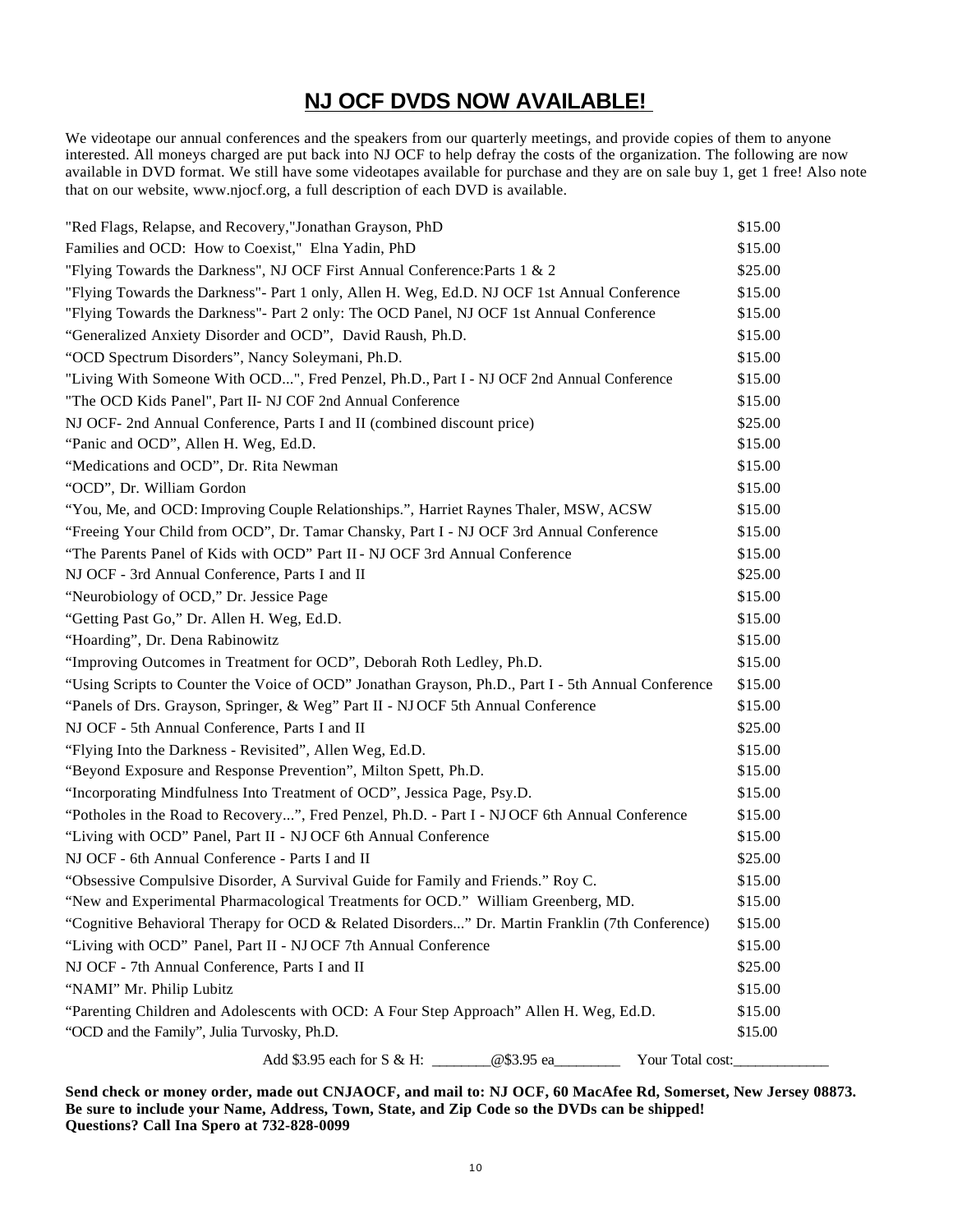# **DIRECTIONS TO OUR MEETING LOCATION!**

Our next quarterly meeting, which will take place on *Monday evening, September 10, at 7:00 p.m*. The location is: **Robert Wood Johnson University Hospital, New Brunswick, NJ, in the Medical Education Building, Room 108A.**

## **From the New Jersey Turnpike:**

Take Exit #9 (New Brunswick) and proceed on Route 18 North, approximately 2 miles to the exit Route 27 South (Princeton Exit). Follow Route 27 South (Albany Street) to the 4th light (New Brunswick train station on left). Make a right onto Easton Avenue. Proceed one block and make a left at the next light onto Somerset Street. Proceed one block to the first light and make a left onto Little Albany Street. The hospital is on the right side and the NJ Cancer Institute is on the left side. Pass the Emergency Room entrance and the hospital's Parking Deck on your right hand side. (Parking Deck fee: \$1 per hour). To get to the meeting, in Room 108A, follow the directions under Medical Education Builiding.

## **From Southern New Jersey:**

Take Route 18 North to Route 27 South (Princeton exit). Follow Route 27 South (Albany Street) for 4 lights (New Brunswick train station on left). Make a right onto Easton Avenue. Proceed one block and make a left at the next light onto Somerset Street. Proceed one block to the first light and make a left onto Little Albany Street. The hospital is on the right side and the NJ Cancer Institute is on the left side. Pass the Emergency Room entrance and the hospital's Parking Deck on your right hand side. (Parking Deck fee: \$1 per hour). To get to the meeting, in Room 108A, follow the directions under Medical Education Builiding.

## **From Route 1 (North or South):**

Take Route 18 North to Route 27 South (Princeton Exit). Follow the Route 27 South (Albany Street) directions above. To get to the meeting, in Room 108A, follow the directions under Medical Education Builiding.

## **From Route 287:**

Take Exit #10 (formerly Exit #6) "Route 527/Easton Ave./New Brunswick" and continue on Easton Avenue for approximately 6 miles. Make a right onto Somerset Street. The hospital is on the right side and the NJCancer Institute is on the left side. Pass the Emergency Room entrance and the hospital's Parking Deck on your right hand side. To get to the meeting, in Room 108A, follow the directions under Medical Education Builiding.

#### **From the Garden State Parkway:**

Exit Route 1 South. Proceed approximately 9 miles to Route 18 North. Take Route 18 North to Route 27 South (Princeton Exit). Follow Route 27 South (Albany Street) to the 4th light (New Brunswick train station on left). Make a right onto Easton Avenue. Proceed one block and make a left at the next light onto Somerset Street. Proceed one block to the first light and make a left onto Little Albany Street. The hospital is on the right side and the NJ Cancer Institute is on the left side. Pass the Emergency Room entrance and the hospital's Parking Deck on your right hand side. To get to the meeting, in Room 108A, follow the directions under Medical Education Builiding.

#### **Medical Education Building (MEB):**

Take the hospital's parking deck elevator to the first floor and upon exiting make a right. Walk across the Arline & Henry Schwartzman Courtyard to the double glass doors; the sign above will read "Medical Education Building". For Room #108-A, make an immediate right and the room is on your left-hand side.



## **Parking is also available by the Clinical Academic Building (CAB)!**

Parking at the CAB is provided by the New Brunswick Parking Authority in the Paterson St. Parking Deck (across from the CAB). To park in this deck you have to access it via Paterson St. From Rt. 287N, make right onto Paterson St. From Rt. 287S, make a left onto Paterson. From the Turnpike, take exit 9 to Rt. 18N, exit at Rt. 27S (towards Princeton), pass the train station and CAB is on left. After it, make sharp left onto Paterson St. Parking deck is on right. For Rt. 1N or S follow directions above from Rt. 18. For Garden State Parkway, follow directions above from Turnpike.